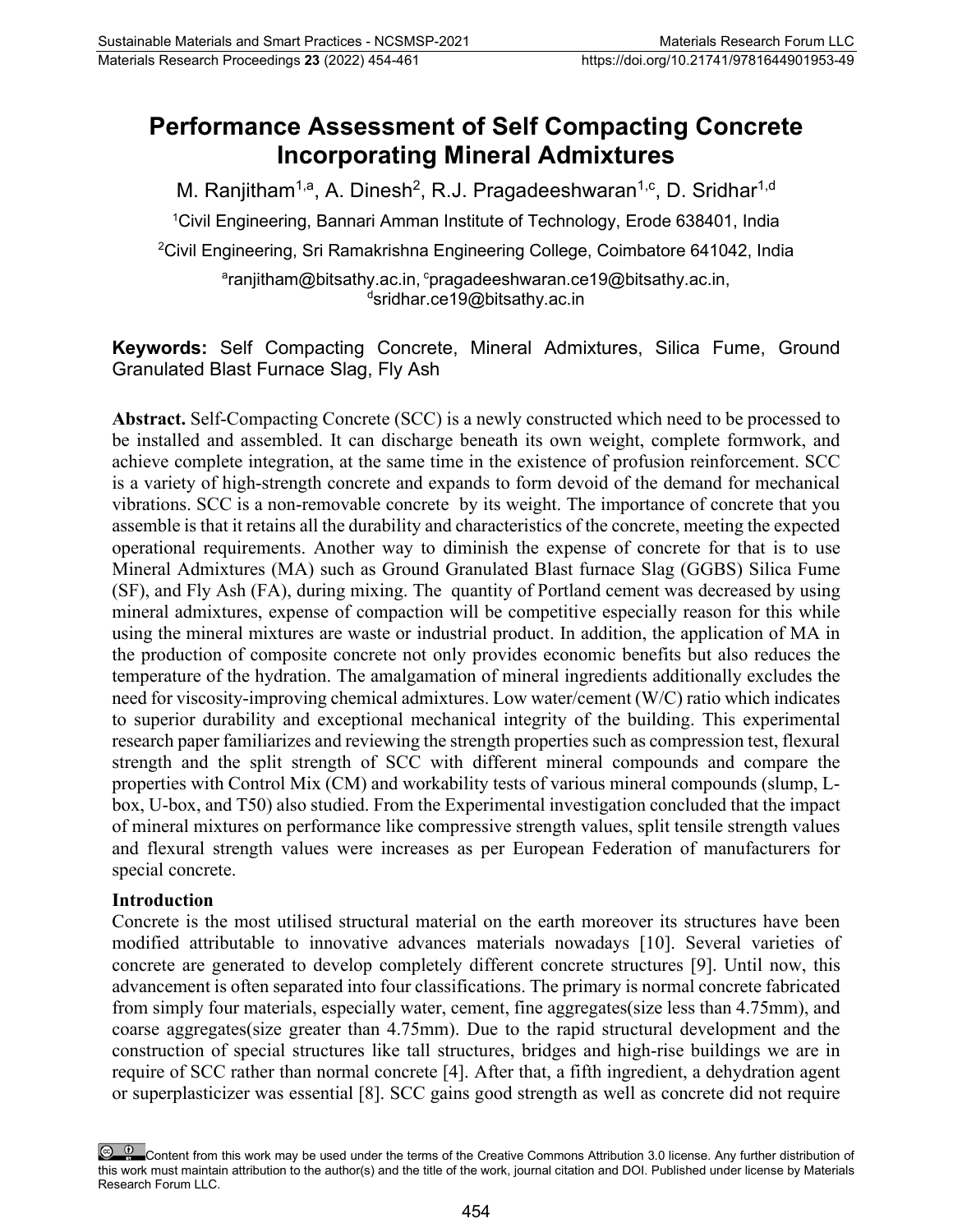any vibration. It will surge bottom along its weight, sealing the formwork and accomplishing full integration and even within the existence of closed reinforcement. The inclusion of mineral ingredients additionally dismisses the requisite for viscosity-enhancing chemical based admixtures[1]. SCC with light aggregate has self-deaeration, high fluidity and high strength, but the internal kinetic energy of light aggregate is insufficient, so it flows rather slowly and deteriorates in the densely reinforced area[3]

#### **Experimental investigation**

#### **Materials**

According to IS: 12269 1987 Portland Cement(PC) was selected of standard 43 and river sand based on IS: 383 1970 were used, corresponding to IS 383 1970 crushed stone with a particle size of 12.5 mm was collected[2] The value of 2.77 was obtained as specific gravity for coarse aggregate . To avoid the impeding effect of concrete, the maximum coarse aggregate size of SCC was limited(12.5mm)[5]. Further, the large amounts of fine fillers and/or viscosity improvers has been accomplished. Thus, the solidity of the mixture is sustained, penetration is diminished, and segregation of larger aggregates is prevented. The value of 3.15 and 2.65 was obtained as specific gravity for cement and sand.[6] In addition to these by products, FA was seized from a thermal power plant in Salem, India, SF possessed from Meridian science and technology, and GGBS collected from the Agni smelter in Herod, Tamil Nadu, India. In general, reducing quantity of water to improve stability of mixtures with low pour pressures and medium to elevated viscosity levels[7]. Low water requires a high amount compared to high pressure water filters to achieve the required defects, especially for low binder content Table 1 chemical Properties of PC and mineral admixtures[8]

| <b>Chemical proportions</b>    | <b>Cement</b> | <b>FA</b> | <b>SF</b> | <b>GGBS</b> |
|--------------------------------|---------------|-----------|-----------|-------------|
| SiO <sub>2</sub>               | 20            | 40        | 97.2      | $12 - 17$   |
| Magnesium oxide (MgO)          | 2.7           | 3         | 0.4       | 13          |
| $Al_2O_3$                      | 4.85          | 26        | 0.4       | $1 - 3$     |
| Loss On Ignition (LOI)         | 1.89          | 2.44      | 1.5       | 1.22        |
| Fe <sub>2</sub> O <sub>3</sub> | 0.6           | 5.78      | 0.3       | $22 - 30$   |
| Calcium Oxide (CaO)            | 59.76         | 20        | 0.42      | $30 - 50$   |

*Table 1 Chemical Properties of PC and mineral admixtures*

## **Mix Proportions for calculating the strength**

The various modification in the control mixtures with three types of mineral mixtures with were ready and tested to measure concrete strength. The natural aggregates are replaced by mineral admixtures by 30%, 40%, and 50% levels of FA, SF, GGBS, after a calculated the mix proportions, the water / cement(W/C) weight ratio (w / p) was designated as 0.346. Table 3, Table 4, Table 5 shows the FA, SF, GGBS of various mixes arrived to test the properties of compression test, split tensile strength and flexural strength to calculate the optimum mix. In Extra, no strategy has been identified that demonstrates all relevant presentation characteristics, in the configuration of each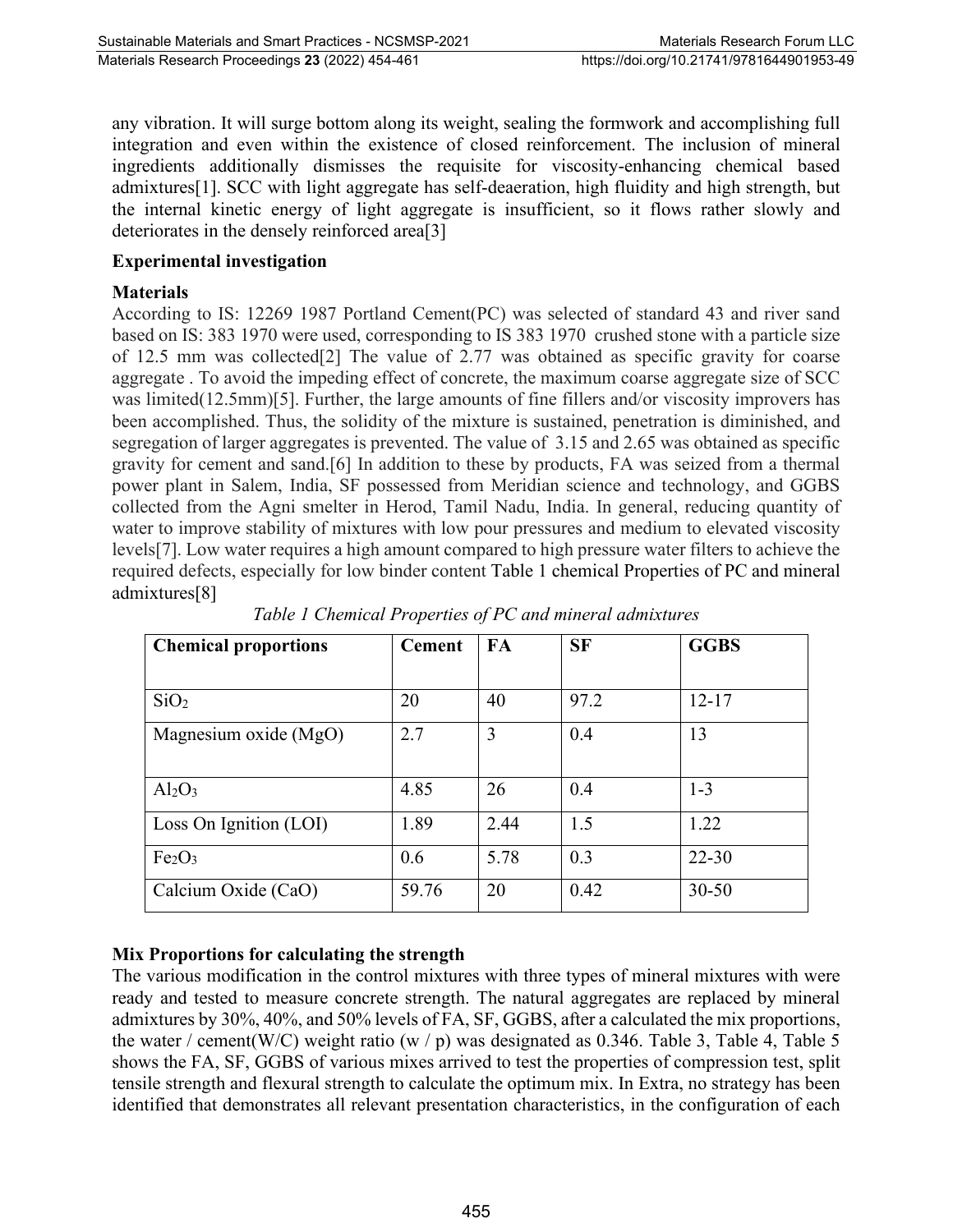component it should be examined in more than a few test to determine the consequences of a different display.

| <b>Materials</b><br>Proportions in the<br>mixes | Control<br>Mix(CM)<br>in $Kg/m^3$ | FA<br>$30\%$ mix<br>in $Kg/m^3$ | FA<br>30% mix<br>in $Kg/m^3$ | FA<br>$30\%$ mix<br>in $Kg/m^3$ |
|-------------------------------------------------|-----------------------------------|---------------------------------|------------------------------|---------------------------------|
| <b>Cement</b>                                   | 450                               | 300                             | 350                          | 200                             |
| FA                                              |                                   | 200                             | 250                          | 300                             |
| W/C                                             | 0.42                              | 0.42                            | 0.42                         | 0.42                            |
| <b>Sand</b>                                     | 750                               | 750                             | 750                          | 750                             |
| Coarse aggregate                                | 500                               | 500                             | 500                          | 500                             |
| Super plasticizer                               | 2.5%                              | 1.9%                            | $2\%$                        | 1.8%                            |

*Table 2: FA based SCC Concrete Mix Proportions* 

|  |  | Table 3 SF based SCC Concrete Mix Proportions |  |
|--|--|-----------------------------------------------|--|
|--|--|-----------------------------------------------|--|

| <b>Materials</b><br>Proportions in the<br>mixes | Control<br>Mix(CM<br>in $Kg/m^3$ | SF 30%<br>mix in<br>Kg/m <sup>3</sup> | 40%<br>SF  <br>mix in<br>$Kg/m^3$ | SF 50%<br>mix in<br>Kg/m <sup>3</sup> |  |
|-------------------------------------------------|----------------------------------|---------------------------------------|-----------------------------------|---------------------------------------|--|
| <b>Cement</b>                                   | 450                              | 300                                   | 350                               | 200                                   |  |
| <b>SF</b>                                       |                                  | 200                                   | 250                               | 300                                   |  |
| W/C                                             | 0.42                             | 0.42                                  | 0.42                              | 0.42                                  |  |
| <b>Sand</b>                                     | 750                              | 750                                   | 750                               | 750                                   |  |
| Coarse aggregate                                | 500                              | 500                                   | 500                               | 500                                   |  |
| Super plasticizer                               | 2.5%                             | 1.9%                                  | $2\%$                             | 1.8%                                  |  |

*Table 4 GGBS based Self-Compacting Concrete Mix Proportions*

| <b>Materials</b><br>Proportions in the<br>mixes | Control<br>Mix(CM)<br>in $Kg/m^3$ | <b>GGBS</b><br>30%<br>mix in $Kg/m^3$ | <b>GGBS</b><br>40%<br>mix in<br>$Kg/m^3$ | <b>GGBS</b><br>50%<br>mix in $Kg/m^3$ |
|-------------------------------------------------|-----------------------------------|---------------------------------------|------------------------------------------|---------------------------------------|
| <b>Cement</b>                                   | 450                               | 300                                   | 350                                      | 200                                   |
| <b>Blast furnace slag</b>                       |                                   | 200                                   | 250                                      | 300                                   |
| W/C                                             | 0.42                              | 0.42                                  | 0.42                                     | 0.42                                  |
| Sand                                            | 750                               | 750                                   | 750                                      | 750                                   |
| Coarse aggregate                                | 500                               | 500                                   | 500                                      | 500                                   |
| Super plasticizer                               | 2.5%                              | 1.9%                                  | $2\%$                                    | 1.8%                                  |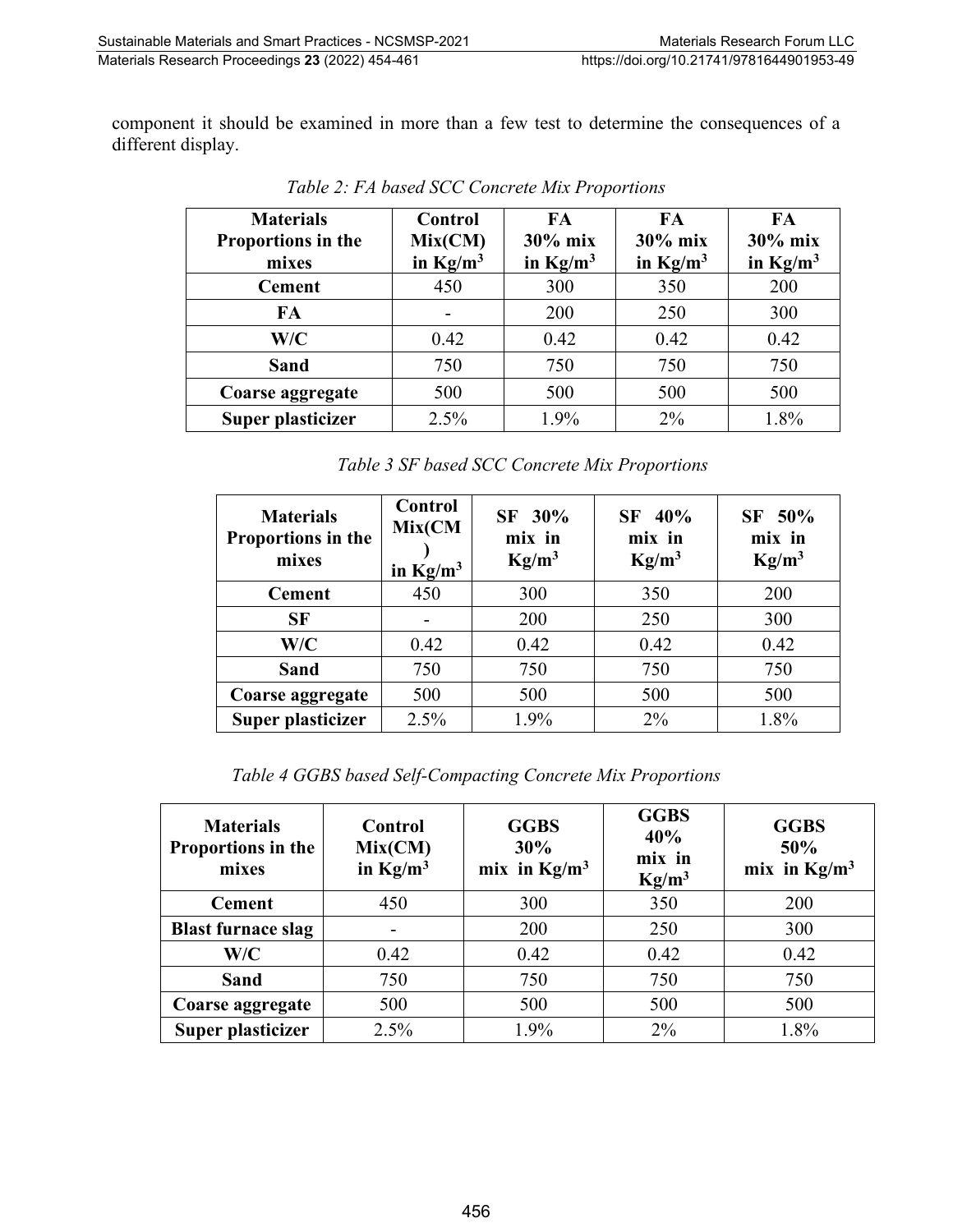#### **Casting, curing at 7 and 28 days and workability and Mechanical properties of SCC**

The compressive strength studies were investigated at 150mm x 150mm x 150mm (3D cube molds) while a cylinder with a blank form with a size of 150mm x 300 mm was used to determine the strength. Flexible power studies are made of 100mm x 100mm x500mm crystals. In all three FA, SF and GGBS minerals and the sample was cast and tested for pressure, separation, and flexibility in the concrete after 28 days. Prior to this flow test was performed using performance tests such as L-box (Fig.3), U-box (Fig.2), V-funnel (Fig.1), the T50 test was designed to study concrete working components that include skill achievement. of pouring and passing. Decay flow rate was used to assess the flow rate of concrete that it comprises based on the measurement of the distribution width. The base value of the SCC is 650 mm and the 800 mm limit of new concrete mixing. During the deviation of the decay flow, the time required to reach a maximum of 50 cm of decomposition flow is allocated (T50). V-funnel testing is used to determine the filling volume of the substance. The time it takes for the concrete to flow down is noted in a second. The degradation of the decay flow here determines the positive strength of the decaying concrete under its weight against the impact of the surface outside the external boundaries. Due to the sticky nature of some concrete mixtures, they form, descending flow measurements are made. At the same time, the slump-flow rate (T50) of the concrete was calculated when the concrete collapsed to a depth of 50 cm. V-funnel and L-box tests are performed through procedures announced under the European Union Committee. The maximum time when the concrete mixture can be applied to the V is 10 seconds. In the L-Box experiment, a simultaneous removal of the control gate was initiated to allow the concrete to flow to self-assembly using a horizontal block in the box and to determine the h2 / h1 ratio if the concrete flowed freely in it. Like water, at rest; it will be horizontal so the assignment will be equal to the unity. The minimum tolerable value will be 0.789 (0.8) [EFNARC, 2002]. The U-box test method is utilized to test the filling volume of the concrete that you assemble. The height of the concrete on both sides is measured and provides an unnecessary amount of filling capacity. The contrast in height is h1-h2 filling height. If the concrete flows spontaneously like water, at rest it will be horizontal. Adequate length of filling length is 30 mm wide as recommended by European standards.



*Fig.1 V-funnel test apparatus Fig. 2 U-box test apparatus*



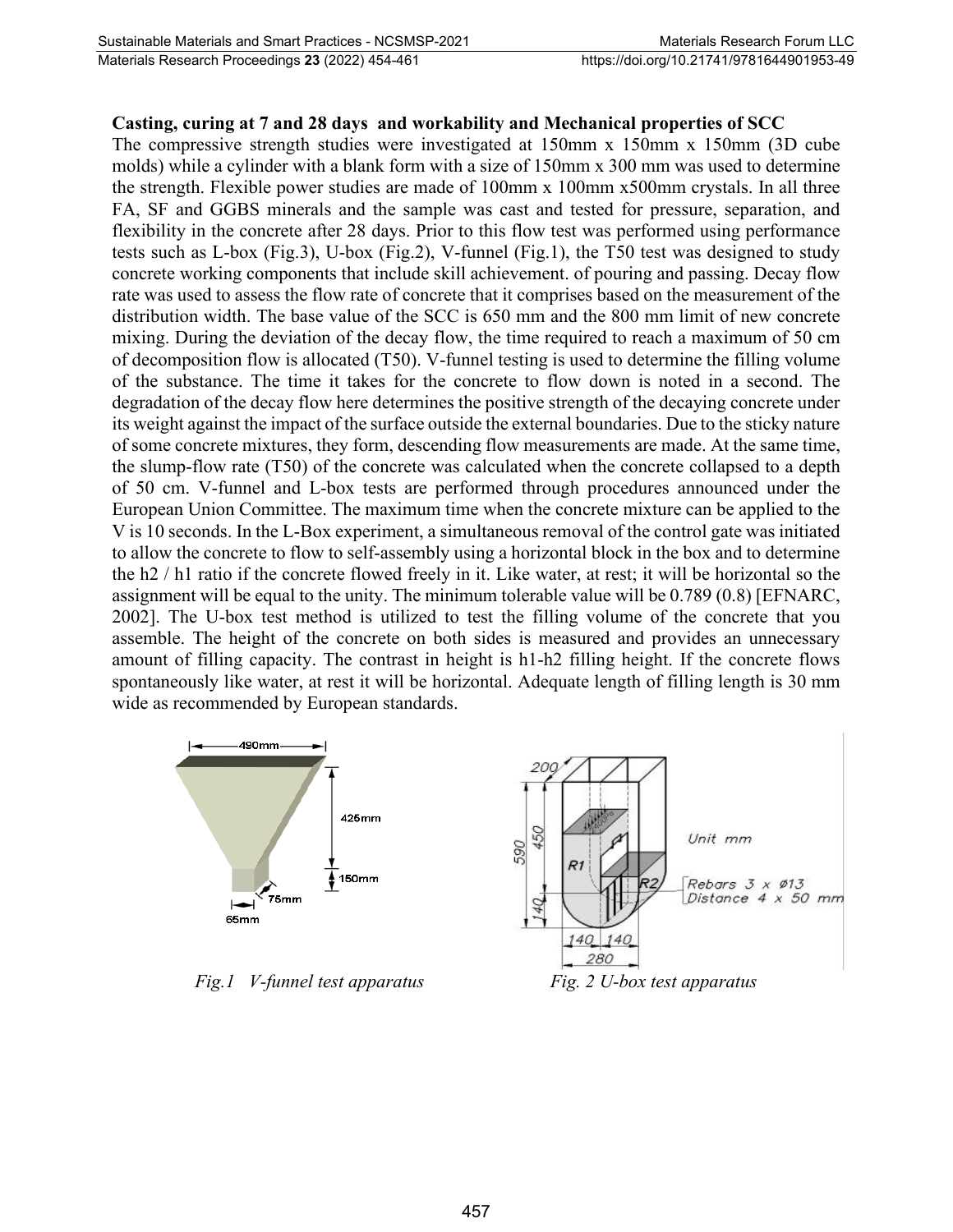

### *Fig.3 L – box apparatus*

#### **The Workability and Mechanical properties of various**

**Refer** Table 5 Limitations according to European standards and Table 6 for workability values of SCC mixes

| <b>Method of</b><br>workability<br>test | Minimum range<br>in (mm) | Maximum range in<br>(mm) |  |
|-----------------------------------------|--------------------------|--------------------------|--|
| Slump flow                              | 550                      | 700                      |  |
| $T_{50}$                                |                          | 6                        |  |
| L box                                   | 1.0                      | 1.2                      |  |
| V funnel                                |                          | 14                       |  |
| U box                                   |                          | 25                       |  |

*Table 5 Limitations according to European standards*

| <b>Mixtures with mineral</b><br>admixtures | $\mathbf{W}/$<br>$\mathbf C$<br>rati<br>$\bf{0}$ | <b>Slum</b><br>p<br>value<br>(mm) | $V -$<br>funnelvalu<br>e<br>(Sec) | $U$ -Box<br>value<br>$(h_2-h_1)$<br>mm | L-Box value<br>(h <sub>2</sub> /h <sub>1</sub> ) | T <sub>50</sub> value<br>(Sec) |
|--------------------------------------------|--------------------------------------------------|-----------------------------------|-----------------------------------|----------------------------------------|--------------------------------------------------|--------------------------------|
| FA 30% mix                                 | 0.42                                             | 650                               | 11                                | 23.5                                   | 0.9                                              | 6.1                            |
| FA 40% mix                                 | 0.42                                             | 655                               | 9                                 | 24                                     | 0.95                                             | 6.64                           |
| FA 50% mix                                 | 0.42                                             | 640                               | 8.95                              | 23.5                                   | 0.96                                             | 7                              |
| $30\%$ mix<br>SF                           | 0.42                                             | 670                               | 8                                 | 25                                     | 0.87                                             | 6                              |
| SF<br>$40\%$ mix                           | 0.42                                             | 630                               | 7                                 | 27                                     | 0.96                                             | 5.56                           |
| SF<br>$50\%$ mix                           | 0.42                                             | 690                               | 6                                 | 25                                     | 0.93                                             |                                |
| GGBS $30\%$ mix                            | 0.42                                             | 660                               | 12                                | 24                                     | 0.91                                             | 5.2                            |
| GGBS 40% mix                               | 0.42                                             | 665                               | 7                                 | 28                                     | 0.97                                             | 5.58                           |
| GGBS $5.0\%$ mix                           | 0.42                                             | 680                               | 6                                 | 24                                     | 1.0                                              | 7                              |

*Table 6 workability ranges of SCC mixes*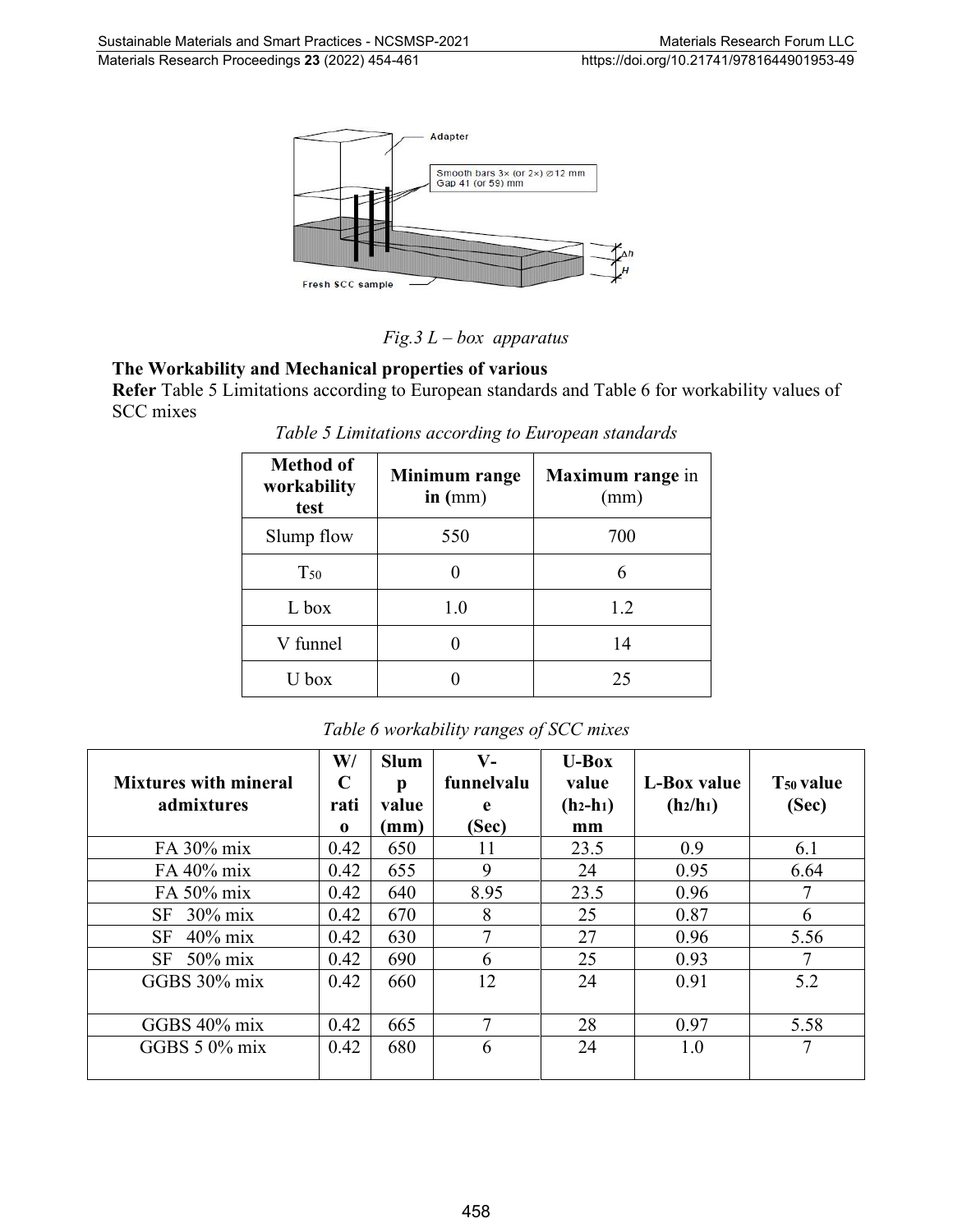Refer Fig 4,5,6 for compressive, flexural and split tensile values for mixes containing mineral admixtures like FA, SF and GGBS



*Fig 4. Compressive Strength values of various mixes including mineral admixtures*



*Fig 5. Split Tensile Strength values of various mixes with mineral admixtures*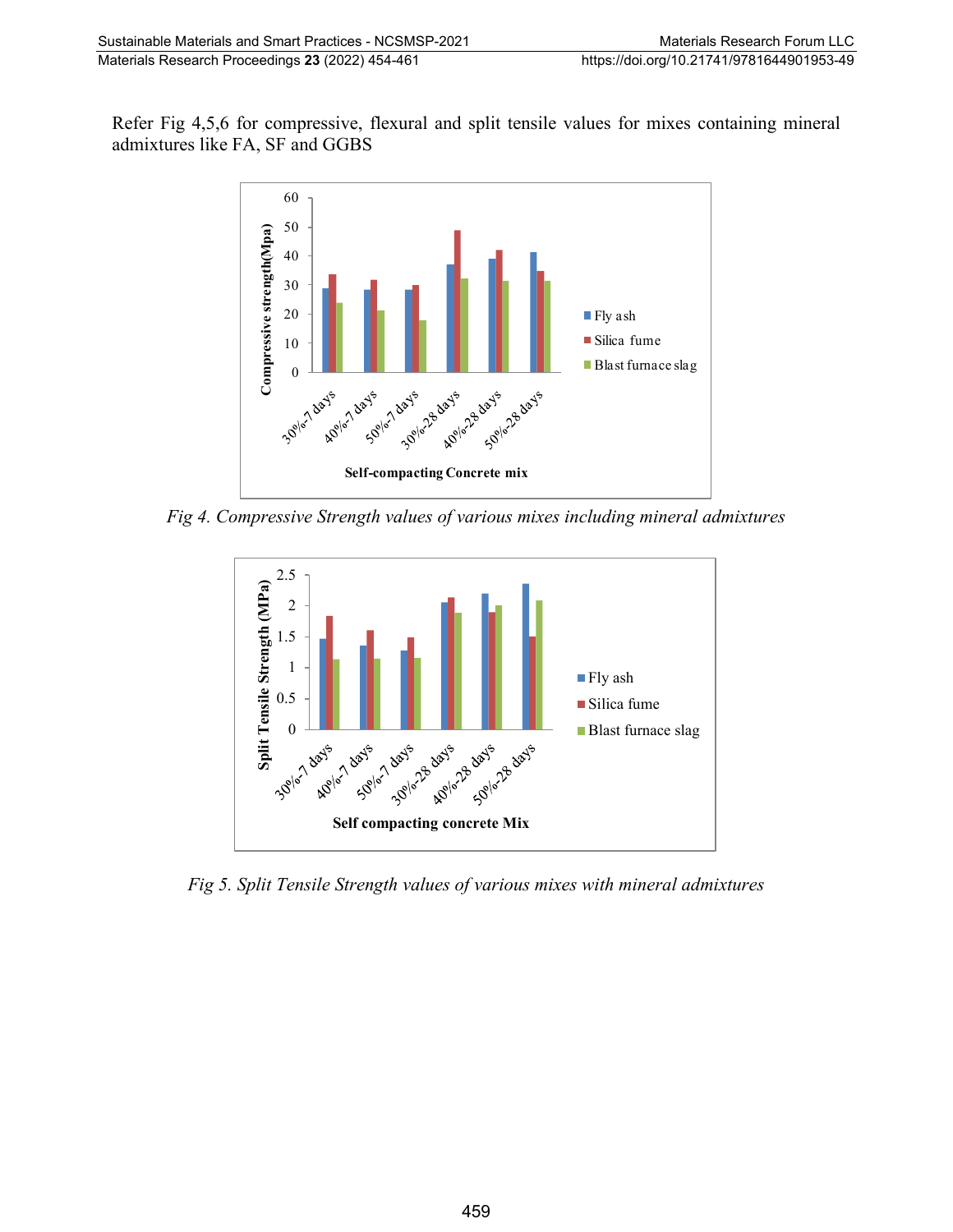

*Fig 6. Flexural Strength values of various mixes with mineral admixtures*

#### **Summary**

The mechanical properties workability test of SCC combinations and the effects of the tests as per the following.

- 1. All the SCC substantial blends had a good result in the workability. Compare with all the mineral admixtures, the GGBS series attained slump property parallel with FA and SF series.
- 2. The utilization of mineral admixtures worked on the SCC and achieved good strength
- 3. The effects of the mechanical properties (compressive, split, and flexure) had shown the huge execution contrasts and the high compressive strength has been gotten for the FA Specimen series.
- 4. The 30% FA based SCC specimen accomplishes excellent Flexural strength and 50% GGBS specimens achieved decent split tensile strength
- 5. Optimum water/cement (W/C) proportion was picked as 0.376 by weight, the proportion significantly past or not exactly this might cause isolation combined with hindering inclination in self-compacting concrete mixtures.

#### **References**

[1] M. Ranjitham, B Piranesh, A.Vennila, "Experimental investigation on high-performance concrete with partial replacement of fine aggregate by foundry sand with cement by mineral admixture: International Journal of Advanced Structures and Geotechnical Engineering 03: 2319-5347,2014.

[2] Bonen, D. Shah, S.P.(2005) "Fresh and hardened properties of self-consolidating concrete construction". *Progress in Structural Engineering Materials* Vol. 7, No.1, pp. 14–26. https://doi.org/10.1002/pse.186

[3] Bouzoubaa, N. Lachemi, M.(2001) " Self-compacting concrete incorporating high volumes of class F fly ash preliminary results" *Cement and Concrete Research* Vol. 31, No. 3, pp. 413– 420. https://doi.org/10.1016/S0008-8846(00)00504-4